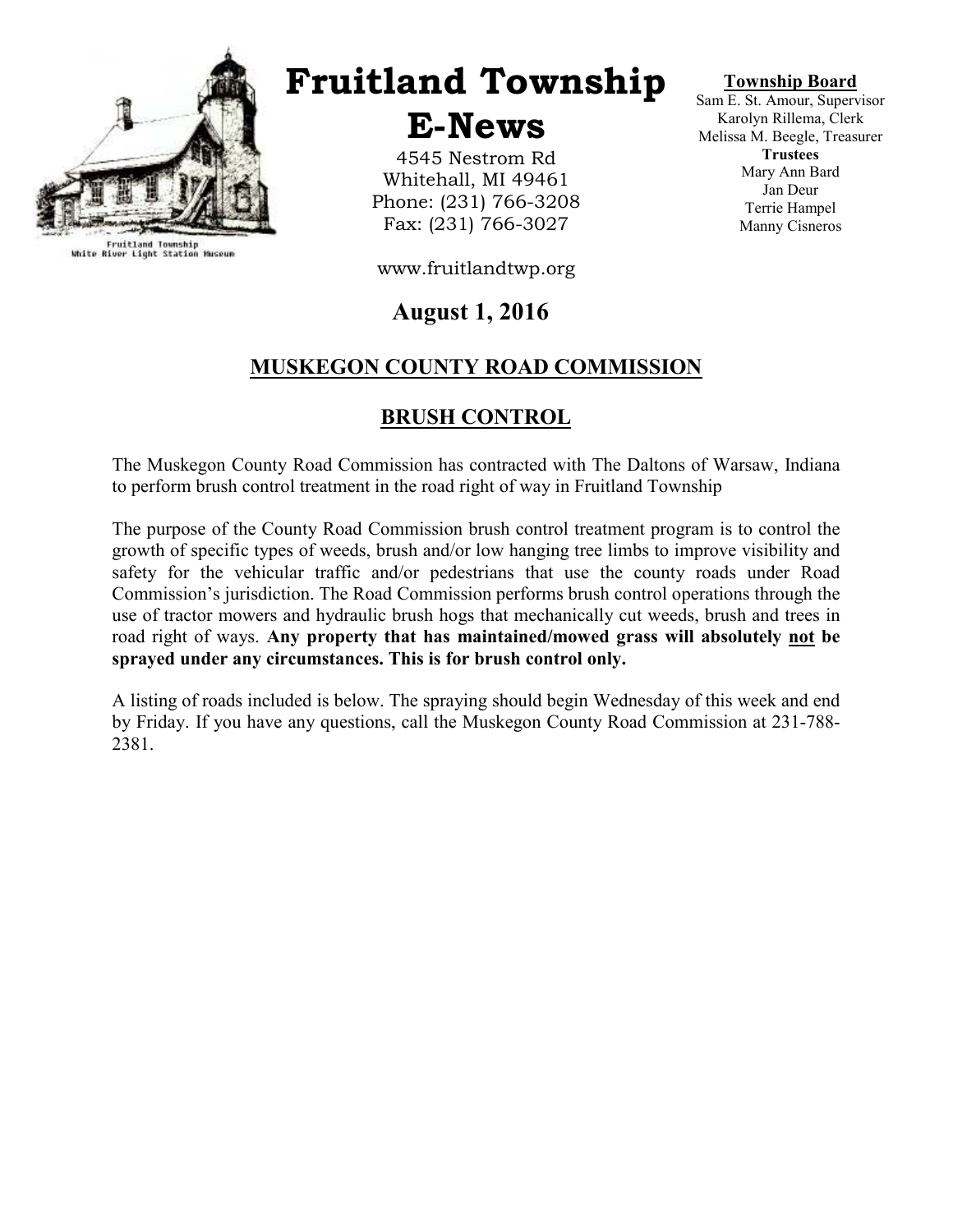### Brush Control Road List

#### **Fruitland Township**

#### (East / West)

White Lake Dr. Berguist Rd. Clark St. Lakewood Rd. Dame Rd. Michillinda Rd. Todd Rd. Wabaningo Rd. Riley Thompson Rd.

Duck Lake Rd. Bard Rd. Tvler Rd. McMillan Rd.

#### (North / South)

Hyde Park Rd. (west side) Worden Rd. Gibson Rd. Jones Rd. Bell Rd. Lorenson Rd. Green Creek Rd. Durham Rd. Weber Rd. Blank Rd. Simonelli Rd. Simonelli Rd. Simonelli Rd. Zellar Rd. Orshal Rd. Jay Rd. Nestrom Rd. Lamos Rd.

(Border Rd.) - South Shore to Hyde Park Zellar to Simonelli Zellar to End of Road South Shore to Hyde Park Zellar to Simonelli / Bell to End of Road South Shore to 1368' East of Whitehall Rd. Simonelli Rd. to Lorenson Rd. Nestrom to Duck Lake State Park Nestrom to Orshal, Simonelli to Weber Lorensen to 1,116' East of Whitehall Rd. Scenic Dr. to Hyde Park Nestrom to Hyde Park Jones to Hyde Park Scenic Dr. to Hyde Park

(Border Rd.) - River Rd. to 762' North of Duck Lake Rd. McMillan to Tyler Duck Lake to Riley Thompson Tyler to Bard Whitehall Rd. to Lakewood River Rd. to Lakewood River Rd. to Duck Lake Lakewood to White Lake Dr. River Rd. to Lakewood Rd. Lakewood to White Lake Dr. Riley Thompson to White Lake Dr. River Rd. to McMillan Bard Rd. to Duck Lake Rd. Michillinda Rd, to White Lake Dr. River Rd, to Lakewood Duck Lake Rd, to 1320' S of Bard / 2850' S from Michillinda Lakewood Rd. South of 2100' South of McMillan Michillinda to South Shore